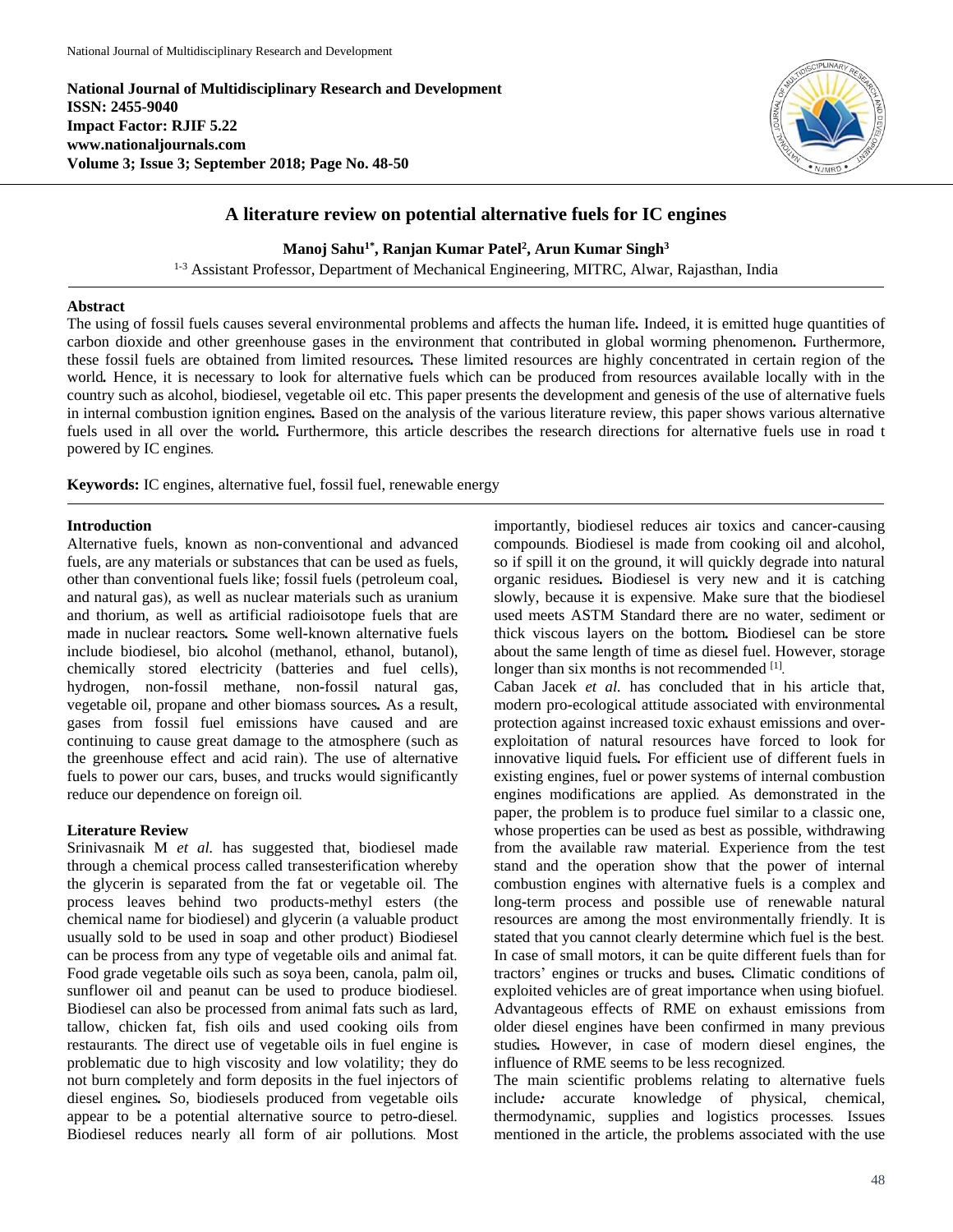and production of alternative fuels show that research on the development of alternative fuels is a complex and constantly current research field [2] *.*

Taha *et al.* has describes that in his article that, it is well known that gasoline and diesel engines are the major sources of Greenhouse Gases (GHG) emission*.* One of the main advantages of using biofuels instead of fossil fuel in the transportation sector is the ability to minimize the GHG emissions from vehicles*.* The combustion of biofuels itself can be regarded as CO2 neutral*.* Nonetheless, the biofuel production life cycle has be assessed to reach a conclusion about the overall greenhouse gas balance*.* Hydrogen has clean burning characteristics and better performance*.* It has a wide range of flammability and high diffusivity compared to all other fuels*.* On the other hand, it is difficult to quench a hydrogen flame than a flame of most other fuels*.* Also, it has a low density, which implies a reduction in the power output of the engine*.* Currently ethanol is the most widely used renewable fuel in the United States with up to 10*%* by volume blended into gasoline for regular spark ignition engines or up to 85*%* for use in Flex*-*Fuel vehicles designed to run with higher concentrations of ethanol*.* Biodiesel is similarly used with 5*-*20*%* by volume blended into petroleum based diesel for compression ignition engines*.*Biodiesel fuel is methyl or ethyl esters derived from a broad variety of renewable sources such as vegetable oils, animal fats and cooking oil*.* One of the drawbacks of pure biodiesel is the reduction of power and maximum torque which may be due to the increase of the flame speed [3].

Talupula *et al.* has stated that, our dependence on energy is key to our economy and approach of life*.* Economically, new and renewable types of fuels are to be utilized, as our supplies of many current fuels are very limited*.* Environmentally, burning fossil fuels has been greatly affecting and damaging our planet*.* Thus, it is necessary to compare all types of fuels, in order to determine the best ones, economically and environmentally, short term and long term in all aspects*.* And hence, alternative fuels are to be developed [4] *.*

Elishav *et al*. has stated that conversion of hydrogen into transportable and environmentally*-*friendly chemical fuels can facilitate the implementation of renewables into the energy grid*.* Both carbon and nitrogen can potentially serve as hydrogen carriers leading to carbon*-* or nitrogen*-*based fuels*.* The present paper shows the feasibility of the nitrogen economy where nitrogen*-*based fuels act as renewable hydrogen carriers, expanding both energy and fertilizer sectors*.* An energy analysis comparing the two tracks showed that using nitrogen*-*based fuels as hydrogen carriers for stationary applications is energetically feasible*.* The energy analysis was conducted by defining a power*-*to*-*fuel*-*to*-*power (PFP) metric that allows a critical comparison between the suggested fuels*.* The economic feasibility of using nitrogenbased fuels as hydrogen carriers was investigated for the energy sector*.* A levelized cost of energy storage (LCOES) analysis was used to compare suggested storage technologies*.* The analysis showed that even today a model nitrogen*-*based fuel could be competitive with other suggested alternatives such as batteries and methanol*.* In the future, when a costeffective technology for producing hydrogen will be available, nitrogen*-*based fuels will be competitive with current mature

technologies such as PSH, CAES and peaking power plants*.*  The safe utilization of a model nitrogen*-*based fuel was demonstrated*.* The auto ignition process of a model fuel (aqueous UAN) was investigated for safe storage and effective combustion purposes*.* Results demonstrated that this fuel ignites thermally under certain conditions and can be safe to store in ambient well*-*ventilated vessels*.* The present work shows for the first time the feasibility of effective catalytic pollutant reduction during combustion of a nitrogen*-*based fuel at elevated pressures using noble metal catalysts in a batch reactor*.* Five commercial catalysts (V2O5*/*WO3, Ru, Rh, Pd, and Pt) were tested, using a cordierite honeycomb substrate, coated with γ*-*Al2O3 and impregnated with the catalysts above*.* The metal oxide catalyst showed poor performance and was found to be ineffective for the catalytic reduction of pollutants from the UAN combustion process*.* However, all noble metals tested demonstrated a dramatic reduction of the N2O and NH3 pollutants by 80*%* and 95*%*, respectively*.* In addition, continuous catalytic combustion demonstrated that UAN combustion could be environmentally clean and comply with strict regulations standards*.* The nitrogen economy, where renewable hydrogen is chemically stored in the form of safe and environmentally he nitrogen economy to energy and fertilizer sectors, providing economical flexibility in the future [5] *.*

Kuimov and Plotnikov have concluded that on their article that evaluation of the efficacy of various alternative and mixed fuels is possible to carry out largest decline of economic damage to the national economy of the country's pollution of the environment*.* The use of methanol*-*fuel emulsions and mixtures of rape seed oil with diesel fuel can significantly reduce consumption and reduce environmental concerns by reducing, environmental damage caused by exhaust gases*.* The use of the proposed design solutions allows to achieve the identity to law of heat supply in diesel cylinders with its alternative fuels and mixed operating on pure diesel fuel [6] *.*

Bharadwaj *et al*. has concluded that, algae have long been recognized as potentially good sources for biofuel production because of their relatively high oil content and rapid biomass production*.* Algae generally grow very quickly compared to terrestrial crops; the practice of algal mass culture can be performed on non*-*arable lands using non*-*potable saline water and waste water*.* Algae are an ideal biodiesel feedstock, which eventually could replace petroleum*-*based fuel due to several advantages, such as high oil content, high rates of production, less land, etc. There is also the ever*-*present climate change and global warming problems and the tendency to reduce greenhouse gas emissions on global level as well as national and regional levels, so it is the right time for a fresh look at algae as a potential energy source*.*

Thus, use of algae for production of as an alternative biodiesel biofuel is proving to be an economical choice because of its low cost and easy availability*.* Although, the present research is essentially a primary work and needs to be further investigated to arrive at specified conclusion with respect to other implications [7].

Saud *et al*. From the result of these studies it can be concluded that there is feasibility of using LPG as fuel either by complete replacement of gasoline or in combination with gasoline in SI engine and in dual fuel mode with diesel in CI engine*.* The use